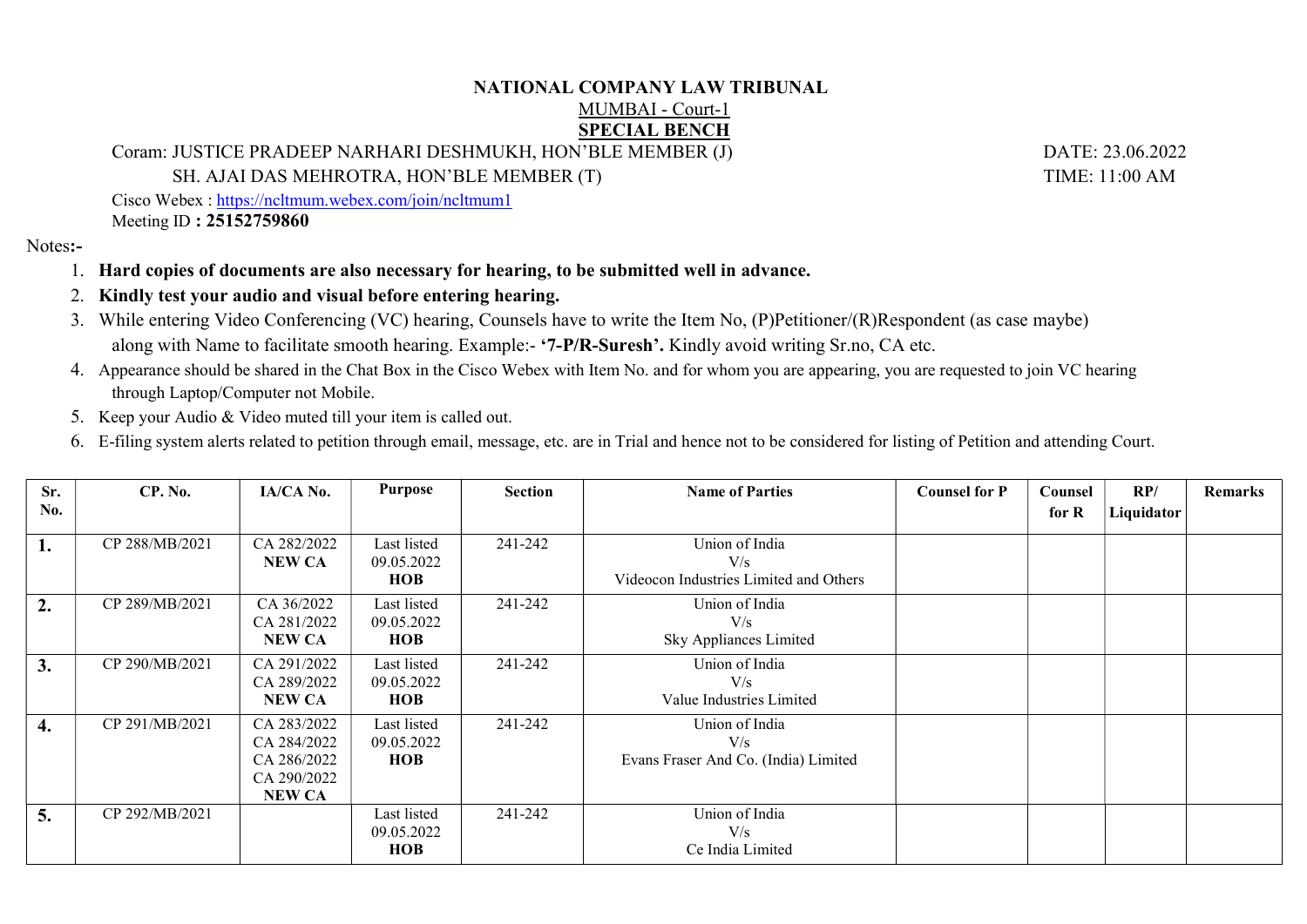| 6.  | CP 293/MB/2021       | CA 292/2022<br><b>NEW CA</b>                | Last listed<br>09.05.2022               | 241-242                   | Union of India<br>V/s                                                                                                                                  |                               |  |  |
|-----|----------------------|---------------------------------------------|-----------------------------------------|---------------------------|--------------------------------------------------------------------------------------------------------------------------------------------------------|-------------------------------|--|--|
|     |                      |                                             | <b>HOB</b>                              |                           | Century Appliances Limited                                                                                                                             |                               |  |  |
| 7.  | CP 294/MB/2021       | CA 86/2022                                  | Last listed<br>05.05.2022               | Rule 11,<br>U/s 241-242   | Sudhir Chintamani Nilkanth Jatar<br>In the Matter of<br>Union of India<br>V/s<br>Videocon Telecommunication Ltd                                        | Aniruth<br>Purusothaman G     |  |  |
| 8.  | CP 295/MB/2021       | CA 285/2022<br>CA 288/2022<br><b>NEW CA</b> | Last listed<br>09.05.2022<br><b>HOB</b> | 241-242                   | Union of India<br>V/s<br>Millennium Appliances India Limited                                                                                           |                               |  |  |
| 9.  | CP 296/MB/2021       | CA 279/2021                                 | Last listed<br>09.05.2022<br><b>HOB</b> | 241-242                   | Union of India<br>V/s<br>Metalyst Forgings Ltd &Ors                                                                                                    |                               |  |  |
| 10. | CP(IB)1807/MB/2018   |                                             | Last listed<br>13.06.2022<br><b>HOB</b> | 7 IBC                     | Bank of Baroda<br>V/s.<br>Topworth Urja & Metals Ltd                                                                                                   |                               |  |  |
| 11. | C.P.(IB)624/MB/2022  |                                             | NEW CP                                  | 9 IBC                     | Idbi Trusteeship Services Ltd<br>V <sub>S</sub><br>Reliance Infrastructure Ltd                                                                         | Cyril Amarchand<br>Mangaldas  |  |  |
| 12. | C.P.(IB)719/MB/2022  |                                             | NEW CP                                  | 9 IBC                     | Quality Heightcon Pvt Ltd<br>V <sub>S</sub><br>SQ Infrastructure Pvt Ltd                                                                               | Bhavik Salia                  |  |  |
| 13. | C.P.(IB)84/MB/2022   | IA 1597/2022                                | <b>NEW IA</b>                           | Rule 11, 9 IBC            | Gammon India Ltd<br>V/s<br>Reliance Infrastructure Ltd                                                                                                 | Pradnyesh G<br>Sabnis         |  |  |
| 14. | CP 467/2017          | CA 296/2022                                 | NEW CA                                  | Rule 11, 213, 241-<br>242 | Kanhiyalal Tahilram Kewalramani & Anr.<br>V/s<br>Urban Sancturies Developers Pvt. Ltd. & Ors.                                                          | P.S. Tripathi &<br>Associates |  |  |
| 15. | C.P.(IB)4521/MB/2018 |                                             | Last listed<br>14.06.2022               | 7 IBC                     | Makalu Trading Ltd<br>V/s<br>Topworth Urja & Metals Ltd                                                                                                |                               |  |  |
| 16. | C.P.(IB)292/MB/2017  | IA 442/2021<br>IA 2784/2021                 | Last Listed<br>10.06.2022               | 60(5),7 IBC               | M/s. Edelweiss Asset Reconstruction Company<br>Ltd.<br>V/s<br>M/s. Bharati Defence & Infrastructure Ltd.                                               |                               |  |  |
| 17. | C.P.(IB)527/MB/2018  | IA 2023/2021                                | Last listed<br>13.05.2022               | $60(5)$ , 7 IBC           | M/S Sanghvi Metal Corporation<br>Vs.<br>Dilip Chhabria Design Pvt. Ltd<br>In the Matter of<br>Andhra Bank<br>V/s<br>Project Master Electricals Pvt Ltd | Tejesh Dande &<br>Associates  |  |  |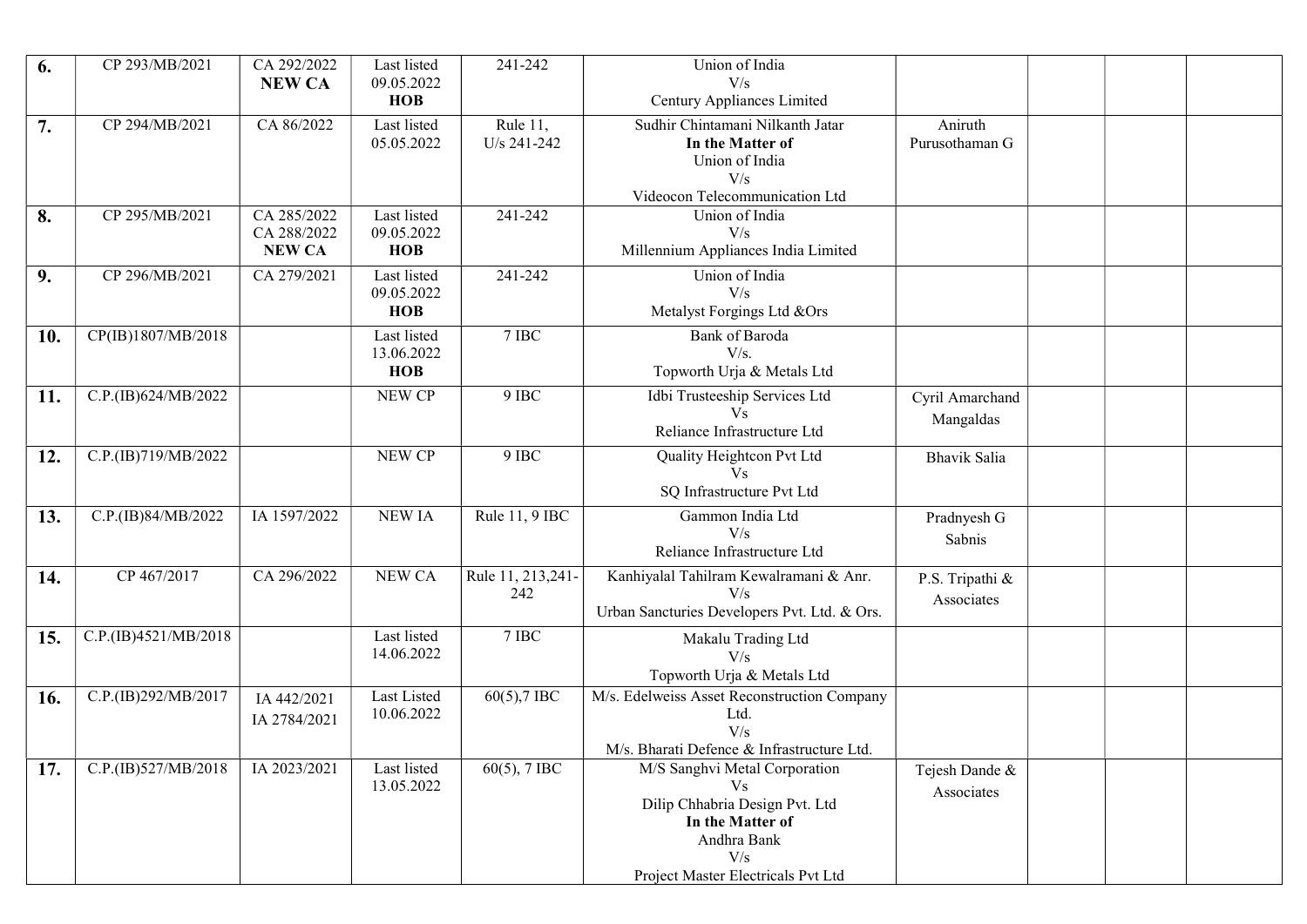| 18. | CP (IB)1967/MB/2019  | IA 53/2021<br>IA 143/2021<br>IA 144/2021<br>IA 169/2021<br>IA 367/2021<br>IA 376/2021<br>IA 519/2021<br>IA 789/2021<br>IA 942/2021<br>IA 1726/2021<br>IA 1917/2021<br>IA 2672/2021<br>IA 7/2022<br>IA 55/2022<br>IA 874/2022 | Last listed<br>09.05.2022               | $33(1)$ (b) (i) to (iii)<br>$r/w$ 33(3), 60(5),<br>$7\:\mathrm{IBC}$ | Flexi tuff Ventures International Limited<br><b>VS</b><br>Jitendrakumar Rambaran Yadav<br>In the Matter of<br>Creative Garments Pvt Ltd<br>V/s<br>Dilip Chhabria Design Pvt Ltd | Alok Kumar<br>Tripathi<br>LPJ & Partners<br>Prasouk Jain<br>JM Legum<br>Associates Adv<br>Jitendra R Bakliwal<br>Pramod kumar<br>Ladda<br>Aditi Bhatt<br>Manish Jain |  |  |
|-----|----------------------|------------------------------------------------------------------------------------------------------------------------------------------------------------------------------------------------------------------------------|-----------------------------------------|----------------------------------------------------------------------|---------------------------------------------------------------------------------------------------------------------------------------------------------------------------------|----------------------------------------------------------------------------------------------------------------------------------------------------------------------|--|--|
| 19. | CP(IB)2205/MB/2019   | MA 3387/2019<br>IA 1523/2022                                                                                                                                                                                                 | Last listed<br>09.05.2022<br>14.06.2022 | Rule $11, 60(5)$ ,<br>7 IBC                                          | State Bank of India<br>V/s<br>Jet Airways                                                                                                                                       | AZB & Partners<br><b>INDUS LAW</b>                                                                                                                                   |  |  |
| 20. | C.P.(IB)3478/MB/2019 |                                                                                                                                                                                                                              | Last listed<br>05.05.2022               | 9 IBC                                                                | Vimal Shoanraj Jain<br>V/s<br><b>DWD</b> Pharmaceuticals Ltd                                                                                                                    |                                                                                                                                                                      |  |  |
| 21. | C.P.(IB)3972/MB/2019 |                                                                                                                                                                                                                              | Last listed<br>05.05.2022               | $9$ IBC                                                              | Unique Rehab Pvt Ltd<br>V/s<br>Hindustan Unilever Ltd                                                                                                                           | S & K Partners                                                                                                                                                       |  |  |
| 22. | C.P.(IB)4219/MB/2019 |                                                                                                                                                                                                                              | Last listed<br>05.05.2022               | 9 IBC                                                                | Future Specialty Products India LLP<br>V/s<br>Viiking Beverages Pvt Ltd                                                                                                         |                                                                                                                                                                      |  |  |
| 23. | C.P.(IB)4317/MB/2019 |                                                                                                                                                                                                                              | Last listed<br>05.05.2022               | $9$ IBC                                                              | Autocop India Pvt Ltd<br>V/s<br><b>GMP</b> Technical Solutions Pvt Ltd                                                                                                          |                                                                                                                                                                      |  |  |
| 24. | C.P.(IB)4585/MB/2019 |                                                                                                                                                                                                                              | Last listed<br>05.05.2022               | $9$ IBC                                                              | Sahara Export<br>V/s<br>About U Fashions Pvt Ltd                                                                                                                                |                                                                                                                                                                      |  |  |
| 25. | C.P.(IB)4606/MB/2019 |                                                                                                                                                                                                                              | Last listed<br>02.05.2022               | 9 IBC                                                                | Sou. Laxmibai R. Udgirl<br>V/s<br>Yellow Spun and Linens Pvt Ltd                                                                                                                |                                                                                                                                                                      |  |  |
| 26. | C.P.(IB)4618/MB/2019 |                                                                                                                                                                                                                              | Last listed<br>02.05.2022               | $9$ IBC                                                              | <b>Sagar Dyeing Works</b><br>V/s<br>Yellow Spun and Linens Pvt Ltd                                                                                                              |                                                                                                                                                                      |  |  |
| 27. | C.P.(IB)4620/MB/2019 |                                                                                                                                                                                                                              | Last listed<br>02.05.2022               | 9 IBC                                                                | Aditya Dye House<br>$\overline{V/s}$<br>Yellow Spun and Linens Pvt Ltd                                                                                                          |                                                                                                                                                                      |  |  |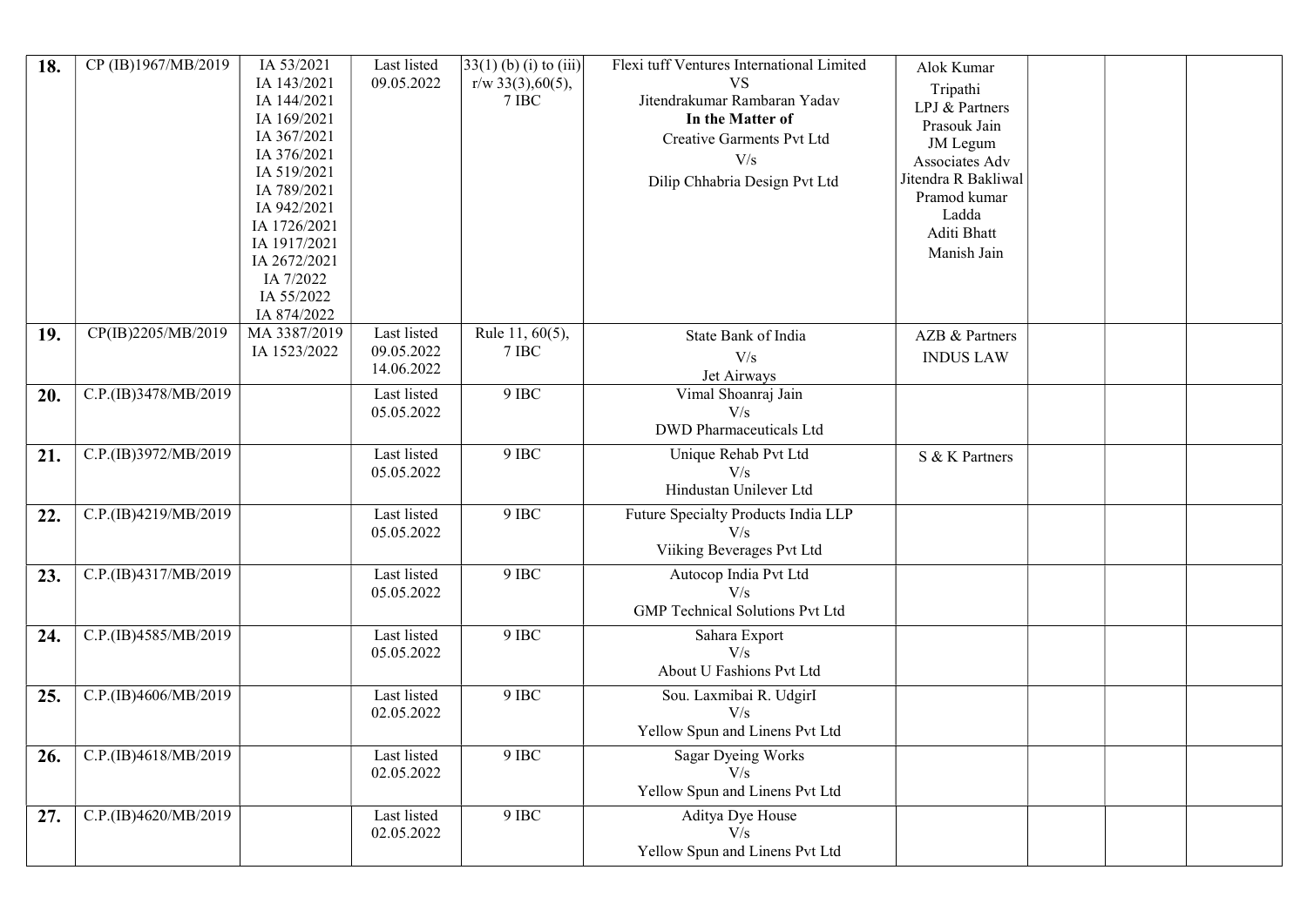| 28. | C.P.(IB)4338/MB/2019 |                                              | Last listed<br>04.05.2022 | 9 IBC           | M/S. Vasu Infosec Pvt Ltd<br>V/s                                                                                                                                    |                    |  |  |
|-----|----------------------|----------------------------------------------|---------------------------|-----------------|---------------------------------------------------------------------------------------------------------------------------------------------------------------------|--------------------|--|--|
|     |                      |                                              |                           |                 | M/S. Rajdeep Buildcon Pvt Ltd                                                                                                                                       |                    |  |  |
| 29. | C.P.(IB)505/MB/2020  |                                              | Last listed<br>04.05.2022 | 9 IBC           | IDBI Capital Market & Securities Ltd.<br>V/s<br>Hindustan Construction Co. Ltd.                                                                                     |                    |  |  |
| 30. | C.P.(IB)134/MB/2022  |                                              | Last Listed<br>27.04.2022 | 9 IBC           | Apeejay Pvt Ltd<br>V <sub>S</sub><br>Reliance Broadcast Network Ltd                                                                                                 | Arihant Associates |  |  |
| 31. | C.P.(IB)291/MB/2017  | IA 3107/2019                                 | Last Listed<br>27.04.2022 | $60(5)$ , 9 IBC | M/s Tara Aluminum Works Pvt Ltd<br>V/s.<br>M/s Essar Projects Ltd.                                                                                                  |                    |  |  |
| 32. | C.P.(IB)371/MB/2017  | IA 3794/2019                                 | Last Listed<br>27.04.2022 | Rule 11, 9 IBC  | Tibbu Thankachan Varghese<br>V/s<br>Winsel Aqua's Pvt Ltd                                                                                                           | Avinash Khanolkar  |  |  |
| 33. | C.P.(IB)464/MB/2017  | IA 1126/2020<br>IA 2150/2020<br>IA 2217/2020 | Last listed<br>04.05.2022 | 33,60(5),9 IBC  | Black Pearl Hotels Private Ltd.<br>V/s<br>Planet M Retail Ltd                                                                                                       | Anasamah Sayed     |  |  |
| 34. | C.P.(IB)2031/MB/2019 | IA 563/2020                                  | Last Listed<br>27.04.2022 | $60(5)$ , 9 IBC | Antrix Financial Engineers Pvt Ltd<br>V/S<br>Rolta India Ltd                                                                                                        |                    |  |  |
| 35. | C.P.(IB)3774/MB/2019 | IA 1935/2020                                 | Last Listed<br>27.04.2022 | $60(5)$ , 9 IBC | Baba Saheb Aute Proprietor of Chaitanya<br>Industries<br><b>VS</b><br>Nirmangold Alloys Pvt Ltd<br>In the Matter of<br>Zalak Ads<br>V/s<br>Sanghvi Premises Pvt Ltd | Nithish Bangera    |  |  |
| 36. | C.P.(IB)4007/MB/2018 | IA 355/2020                                  | Last Listed<br>29.04.2022 | $60(5)$ , 9 IBC | RNP Scaffolding & Formwork Pvt Ltd<br>V/S<br>Supreme Infrastructure India Ltd                                                                                       |                    |  |  |
| 37. | C.P.(IB)4169/MB/2019 | IA 2300/2021                                 | Last Listed<br>29.04.2022 | $60(5)$ , 9 IBC | Korea Trade Insurance Corporation<br>V/s<br>National Steel and Agro Industries Ltd                                                                                  |                    |  |  |
| 38. | C.A(CAA)17/MB/2022   |                                              | Last Listed<br>21.04.2022 | 230-232         | TG Terminals Pvt Ltd                                                                                                                                                | Darshan Ashar      |  |  |
| 39. | C.A.(CAA)127/MB/2022 |                                              | Last listed<br>10.06.2022 | 230(1)          | Gamma Pizzakraft Pvt Ltd                                                                                                                                            | Ajit Singh Tawar   |  |  |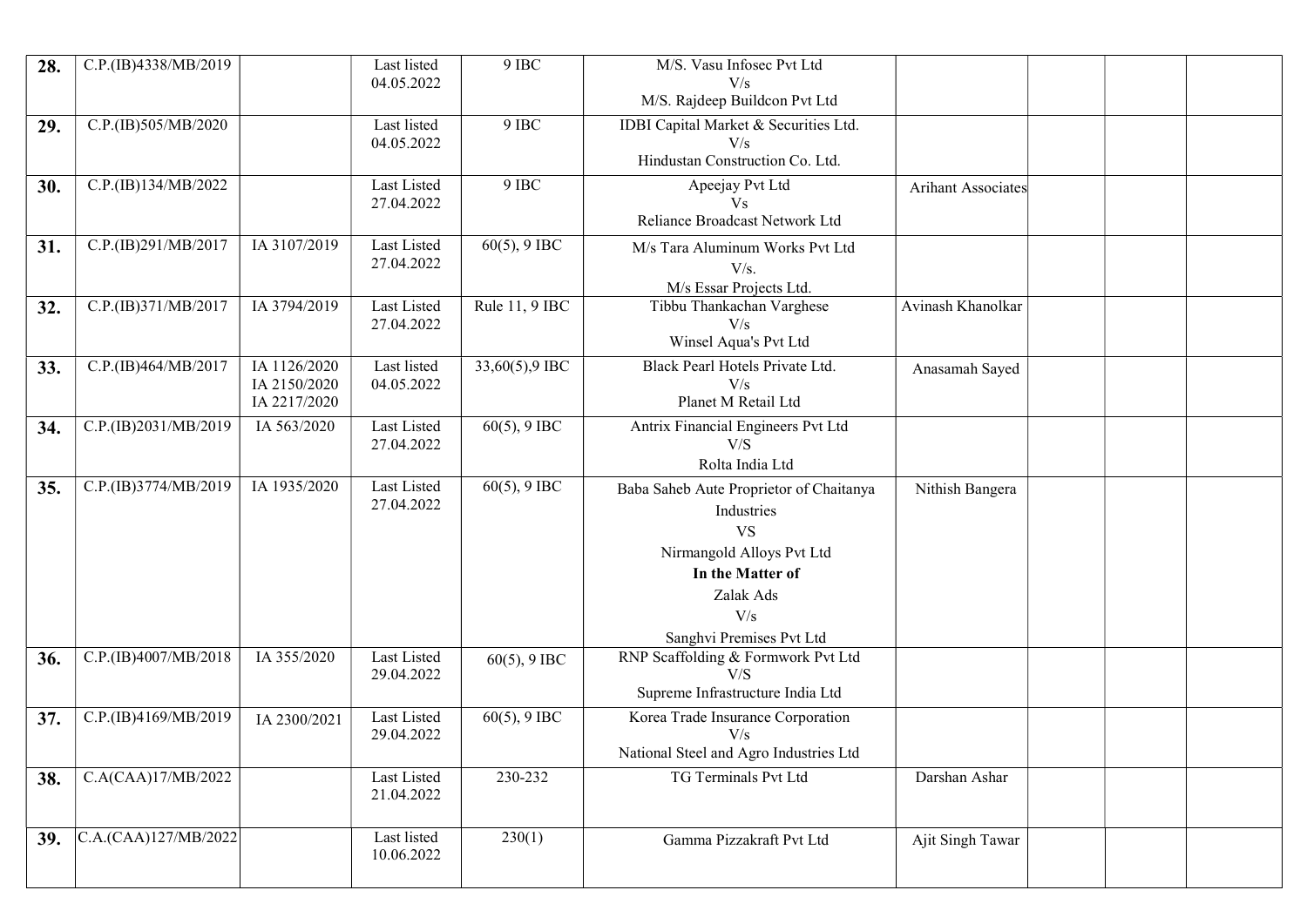| 40. | CP 265/2017     | CA 332/2021  | Last Listed               | Rule 11,          | Fibra Shipping Agency & Ors              |                                |  |  |
|-----|-----------------|--------------|---------------------------|-------------------|------------------------------------------|--------------------------------|--|--|
|     |                 |              | 26.04.2022                | 241-242           | V/s                                      |                                |  |  |
|     |                 |              | Last listed               | 241-242           | Dreams the Mall Company Ltd & Ors        |                                |  |  |
| 41. | CP 1017/MB/2020 | CA 1042/2020 | 05.05.2022                |                   | Urvashi Bharat Khater                    | <b>ABH LAW LLP</b>             |  |  |
|     |                 |              |                           |                   | V/s<br>Laxsons (India) Pvt Ltd. & Ors.   | Akash Agarwal                  |  |  |
| 42. | CP 1018         |              | Last listed               | 241-242           |                                          | Vashi & Vashi                  |  |  |
|     | /MB/2020        | CA 1043/2020 | 05.05.2022                |                   | Urvashi Bharat Khater<br>V/s             | <b>ABH LAW LLP</b>             |  |  |
|     |                 |              |                           |                   | Laxsons Properties Pvt Ltd & Ors.        | Akash Agarwal<br>Vashi & Vashi |  |  |
| 43. | CP 2592/2018    | CA 286/2021  | Last Listed               | 441,441(3)        | Erik Antinious Jacobs De Ruk & Ors       |                                |  |  |
|     |                 |              | 26.04.2022                |                   | V/s.                                     |                                |  |  |
|     |                 |              |                           |                   | ROC Mumbai                               |                                |  |  |
| 44. | CP 2623/2018    | CA 302/2021  | Last Listed               | Rule $11, 441(3)$ | Jaykay Finholding (India) Pvt Ltd        |                                |  |  |
|     |                 |              | 26.04.2022                |                   | V/s.                                     |                                |  |  |
|     |                 |              |                           |                   | ROC Mumbai                               |                                |  |  |
| 45. | CP 53/2017      |              | Last Listed               | 441               | Amiad Filtration Systems (India) Pvt Ltd |                                |  |  |
|     |                 |              | 26.04.2022                |                   |                                          |                                |  |  |
|     | CP 59/2017      |              | Last Listed               | 441               | Amiad Filtration Systems (India) Pvt Ltd |                                |  |  |
| 46. |                 |              | 26.04.2022                |                   |                                          |                                |  |  |
|     |                 |              |                           |                   |                                          |                                |  |  |
| 47. | CP 62/2017      |              | Last Listed               | 441               | Amiad Filtration Systems (India) Pvt Ltd |                                |  |  |
|     |                 |              | 26.04.2022                |                   |                                          |                                |  |  |
|     |                 |              |                           |                   |                                          |                                |  |  |
| 48. | CP 69/2017      |              | Last Listed               | 441               | Amiad Filtration Systems (India) Pvt Ltd |                                |  |  |
|     |                 |              | 26.04.2022                |                   |                                          |                                |  |  |
|     |                 |              |                           |                   |                                          |                                |  |  |
| 49. | CP 707/2017     |              | Last Listed<br>22.04.2022 | 14(1)             | Bec Fertilizers Ltd                      |                                |  |  |
|     |                 |              |                           |                   |                                          |                                |  |  |
| 50. | CP 4209/2019    |              | Last Listed               | 73(4)             | Mona Vijay Barbhaya                      |                                |  |  |
|     |                 |              | 22.04.2022                |                   | V/s                                      |                                |  |  |
|     |                 |              |                           |                   | <b>Bilcare Limited</b>                   |                                |  |  |
| 51. | CP 4211/2019    |              | Last Listed               | 73(4)             | Vijay Dharamdas Barbhaya                 |                                |  |  |
|     |                 |              | 22.04.2022                |                   | V/s                                      |                                |  |  |
|     |                 |              |                           |                   | <b>Bilcare Limited</b>                   |                                |  |  |
| 52. | TCP 110/2013    |              | Last Listed               | 397-398           | Darayus H. Chhapkhanwala                 |                                |  |  |
|     |                 |              |                           |                   |                                          |                                |  |  |
|     |                 |              | 22.04.2022                |                   | V/s<br>Iris Energy Pvt. Ltd.             |                                |  |  |